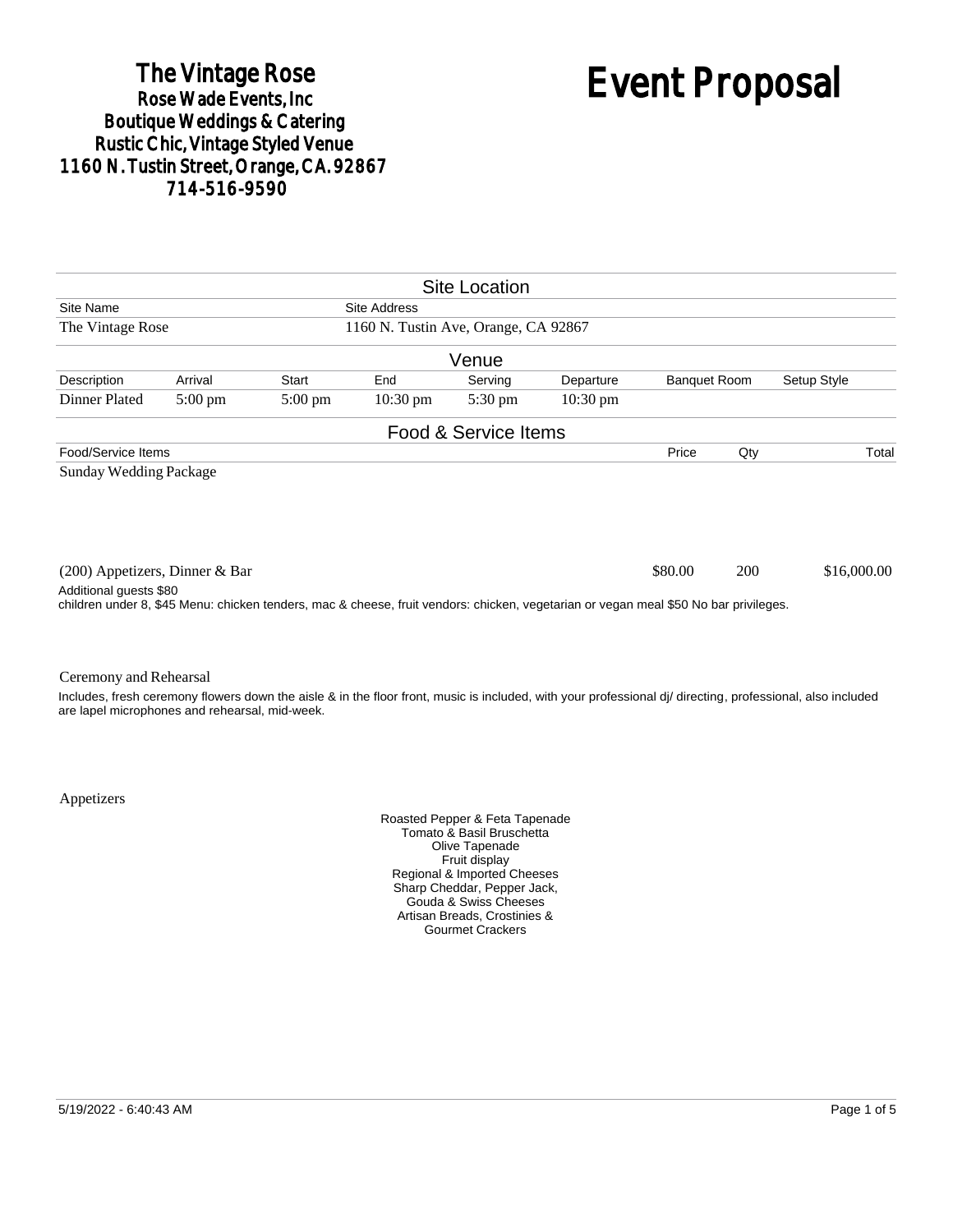Two Course Sit Down Dinner

Select One Gourmet Salad

Spinach & Berries Candied Walnuts, Gorgonzola & Balsamic Vinaigrette Classic Caesar Shaved Parmesean, Garlic Croutons, Crostini & Bruschetta Italian Wedge Romaine, Olives, Garbanzo Beans, Red Onion & Feta, Italian Dressing

Main Entrees

Three Proteins Chicken, Beef, Fish, Choice to serve Vegetarian, Vegan or Gluten Free Options four guests.

Couple select the style of protein served at our tasting event. Your guests will have one choice of protein to enjoy.

Rosemary Garlic Chicken Grilled with Garlic & Lemon Beurre Blanc Chicken Breast Marsala Wild Mushroom in Marsala Wine Sauce Parmesan Crusted Chicken Tuscan Tomatoes with Asiago Cream Cilantro Chicken In Chipotle Cream Sauce

Hanger Steak Served with Brazilian Chimichurri Braised Beef Bourguignon With Onions & Baby Carrots Steak Gorgonzola In Cabernet Reduction topped with Gorgonzola Crust

> Poached Salmon In Cream Dill Roasted Salmon Honey Ginger Glaze

Accompaniments Wild Rice Pilaf Garlic Mashed Potatoes Parsley French Potatoes Glazed Baby Carrots Vegetable Ratatouille Summer Vegetables Served with Artisan Breads & Butter

Full Bar 4 Hours

#### Beer:

Corona, Pacifico, Dos Equis Lager, Heineken, Lagunitas IPA, Sam Adam's, Blue Moon, Fat Tire, Coors Light, Bud Light, Goose Is land IPA, Shock Top, Ace Hard Cider, O'Douls

On Tap On: Six beers on Tap: Una Mas, , Stella Artois, Space Dust Kölsch Beer, Cali Blood Orange & Hoegaarden - we change selections by season.

Wine: Sonoma County house wines, Merlot, Cabernet Savignon, Pinot Noir, Chardonnay & Pinot Grigio, Sparkling Wine and Apple Cider, Pink Champagne

#### Mixed Drinks:

Jack & Coke, Seven/Seven, Lime Margarita, Rum & Coke, Jameson Ginger, Gin & Tonic, Vodka Soda, Madori Sour, Mimosa, Baileys & Coffee, Screwdriver, Tequila Sunrise, Vodka Cranberry, Captain & Coke, Malibu Pinneaple.

Mocktail Bar Non-Alcoholic Drinks

5/19/2022 - 6:40:43 AM Page 2 of 5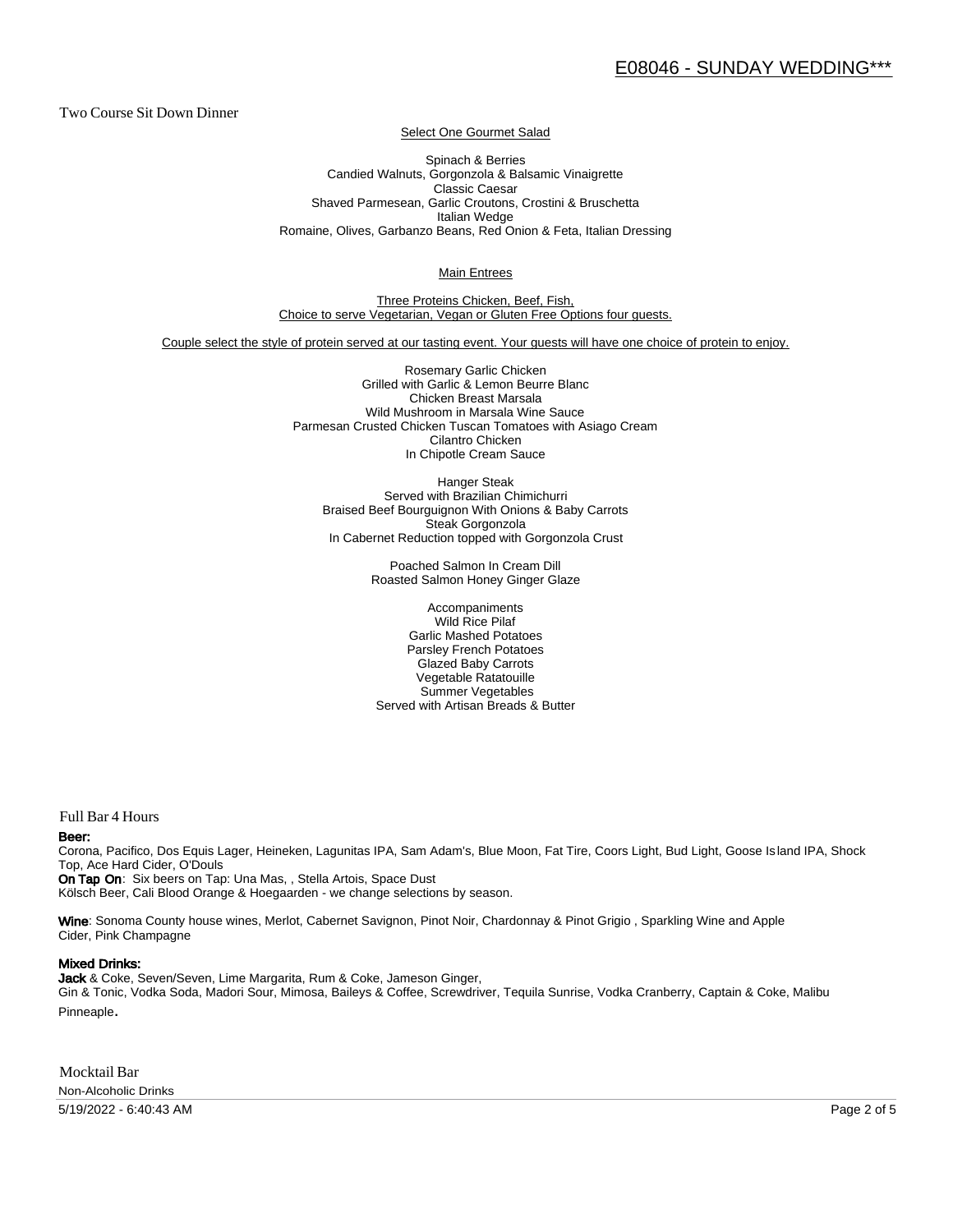# E08046 - SUNDAY WEDDING\*\*\*

Sparkling Cider Roy Rogers Shirley Temple Orange Spritzer Orange Juice Cranberry Juice Coke, Diet Coke, Sprite

Champagne & Wall Wall

Our amazing bar starts at the awesome champagne wall!! Beautiful display of champagne, pink Champagne, White Wine, Rosé, Red Wine & a beautiful OMBRÉ look

Donut Wall with Donuts

Champagne or Cider Toast

Fresh Flowers

Fresh beautiful flowers in white and greenery.

Gourmet Coffee & Hot Tea

#### Citrus Infused Water & Tropical Ice Tea

#### China, Flatware & Stemware

To style your tables, your choice of: Classic White China, Vintage Style China Gold, or Silver Flatware option Water Goblet in Clear, Pink, Navy Blue, Vintage, Blue or Clear Mason Jar Champagne Glasses, Wine Glasses & Bar ware

Chargers gold or silver

Farm Tables wooden farm tables

Reception Chairs

Runners & Napkins choice of available chiffon runners & a large variety of napkin colors! We can help you customize your tablescape!!

Sign In Table vintage desk or table

Escort Card Boards beautiful frame attached to the wall with greenery and wire to hang your escort cards.

### Table Numbers

5/19/2022 - 6:40:43 AM Page 3 of 5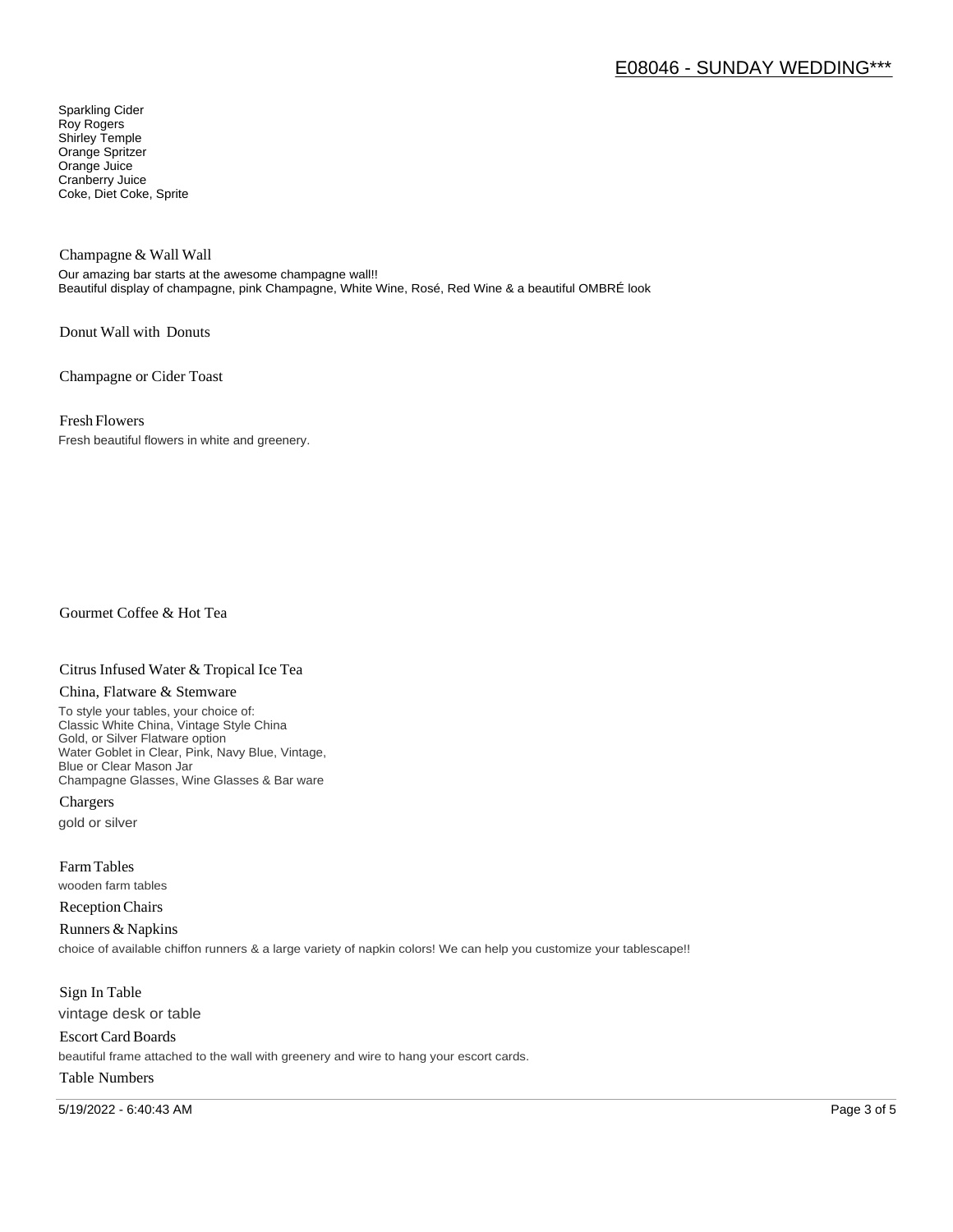You may use our table numbers, pretty and elegant. Or you may bring your own

D.J. & M.C.

Exclusive D.J./M.C.

Personalized Music Meetings & Tailored Made Selection to meet your event needs

Surround Sound & Microphones

Digital Photo Booth included

Video & Screen included

if you decide to show a video or pictures, we got you! we have the equipment! bring in your media !!

#### Month of Wedding Coordinator

Coordinator will coordinate efforts with all vendors contracted for wedding. Coordinator will work closely with all vendors, D.J., Photographer,

Coordinator will make a detailed wedding day schedule/ timeline with the wedding couple for the rehearsal, ceremony and reception and all vendors arrival & departure times. Vendors will receive a copy and explanation of final plan one week prior to the wedding date. Will serve as the point person for every vendor. She directs the event from start to finish.

Will make sure set-up/décor for ceremony and reception is according to couples specifications the day of the wedding. .Supervision of reception events, such as cake cutting, (working with photographer, D.J., Caterers) to cut the cake, throw the garter/bouquet and ease couple into dancing so that each event flows smoothly.

Will assure that all guest management is provided including reserved and assigned seating. Coordinator will organize and instruct processional line-up and space wedding party on aisle accordingly. Wedding coordinator will instruct ushers on greeting guests and escorting procedures. The wedding coordinator will have a kit with pins, safety pins and other necessities, should there be a need for them. The wedding coordinator will keep marriage license/ketuba, ring box and miscellaneous items for wedding couple and bridal party. The wedding coordinator will help gather up items such as gifts and work with designated family member to give items at the end of the night. Day of Services available six weeks before wedding day by appointment..

The Suite

We welcome the bride  $&$  team bride with champagne, mimosas, freshly brewed coffee and provide after ceremony appetizers Bridal space has private power room, lots of light, and wall mirrors **available 1 1/2 hours before and until end of event** 

Groom Pub -

Cool cave with a cigar bar feel, pool table, comfortable chairs & sofas, built in bar, satellite t.v. Serving Kolsch Beer on tap private restroom, and a great space for pictures!!! **available 1 1/2 before ceremony Pub closes at the start of ceremony**

| $(1)$ Security       | \$500.00   | \$500.00   |
|----------------------|------------|------------|
| (1) The Vintage Rose | \$3,000.00 | \$3,000.00 |

## Special Requests